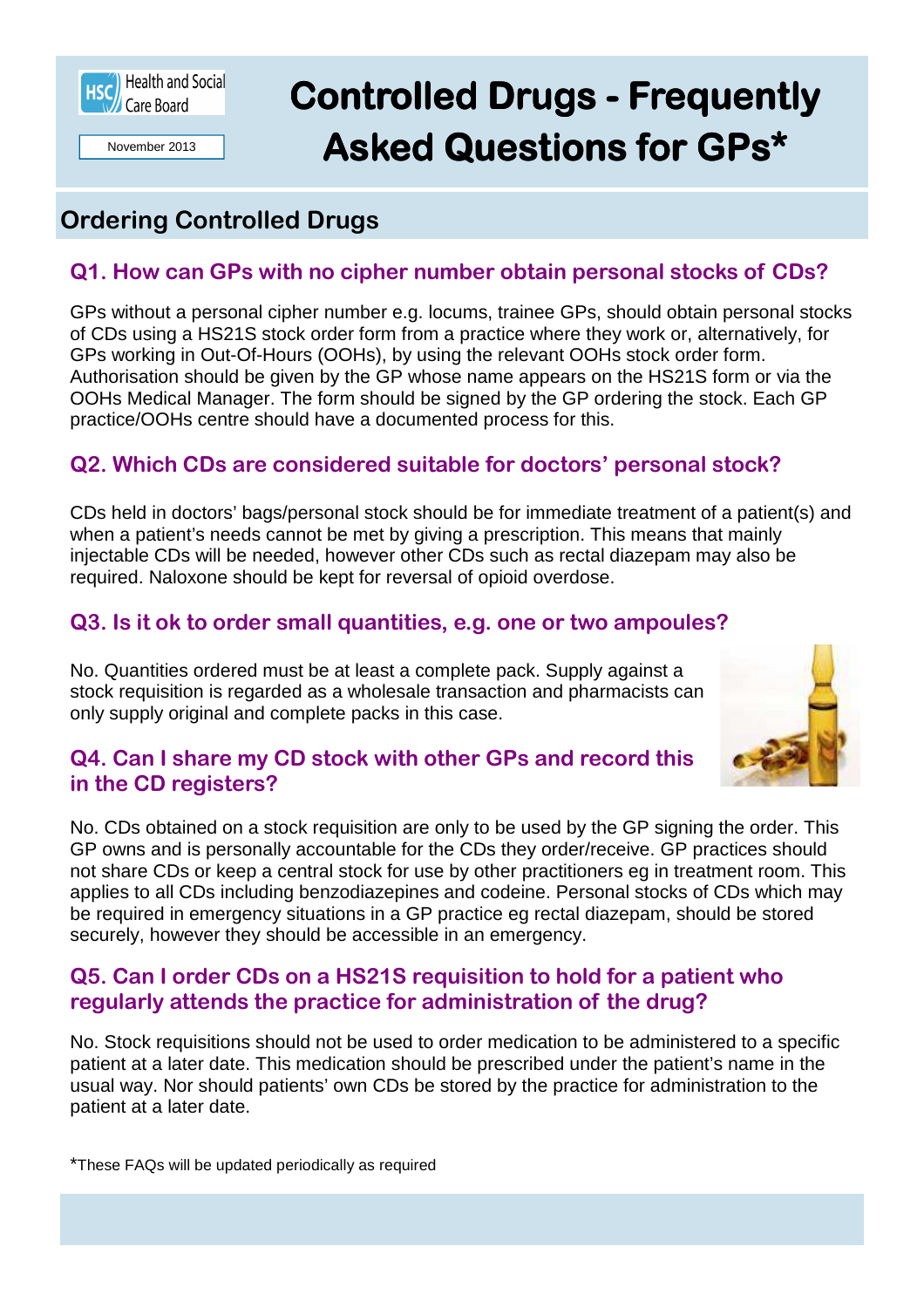## **Registers**

#### **Q6. How do I obtain a CD register that complies with the legislation?**

GPs are responsible for ensuring that their CD Register complies with the law. The Board does not endorse the use of a particular CD register. The register must be a bound book and must have column headings as listed in the HSCB guidance (see link on reverse for full details).

#### **Q7. Which CDs do I need to keep records for?**

Each GP is responsible for keeping accurate records in their CD register of all receipts and supplies/administration of Schedule 2 CDs (e.g. diamorphine, pethidine)\*. Entries must be made on the day of transaction, or if that is not reasonably practicable, on the next day.

\* Sativex® has been re-scheduled from Schedule 1 to Schedule 4. Records of all Sativex® transactions must be kept. The CD register may be used for this. This is not a requirement for other Schedule 4 CDs.

#### **Q8. How long do I need to keep my CD register?**

Old/completed CD registers must be kept for two years after the date of the last entry and then can be disposed of in confidential waste.

#### **Storage**

#### **Q9. How should I store my CDs?**

All schedule 2 drugs (and certain schedule 3 CDs) must be stored in a locked safe/cabinet or locked doctor's bag. Doctors' bags should be stored safely at all times. Particular care should be taken when they are not in use eg doctors' bags should not be left unattended in an unlocked consulting room or in a vehicle for prolonged periods or overnight. All medicines should be stored securely, not just CDs.

### **Stock checks**

#### **Q10. How often do I need to do a CD stock check?**

A running balance of each drug and strength should be recorded after each transaction. Running balances should be checked with the physical amount of stock, after each transaction and at regular intervals. Balance checks should include checking expiry dates.

#### **Q11. What should I do if my CD register doesn't balance with my stock?**

All CD discrepancies should be investigated. A common source of error is supplies or receipts not being entered. The Board's Accountable Officer (AO), Joe Brogan (joe.brogan@hscni.net), must be notified of all unresolved CD register discrepancies including action taken to prevent a re-occurrence. The AO should be advised of all incidents/concerns involving CDs.

## **Private prescriptions**

#### **Q12. Do private prescriptions for Schedule 2 & 3 CDs have to be written on special forms?**

Yes. Private prescriptions for Schedule 2 and 3 CDs (including temazepam) must be written on a special form called a PCD1 form. If there is a need to obtain a supply of PCD1 forms, GPs need to complete the registration form on the BSO website: http://www.hscbusiness.hscni.net/services/2272.htm In an emergency however, if treatment is both immediately necessary and



appropriate for a patient who is not otherwise eligible to receive Health Service prescriptions, it is acceptable to prescribe Schedule 2 and 3 CDs on an NHS prescription form.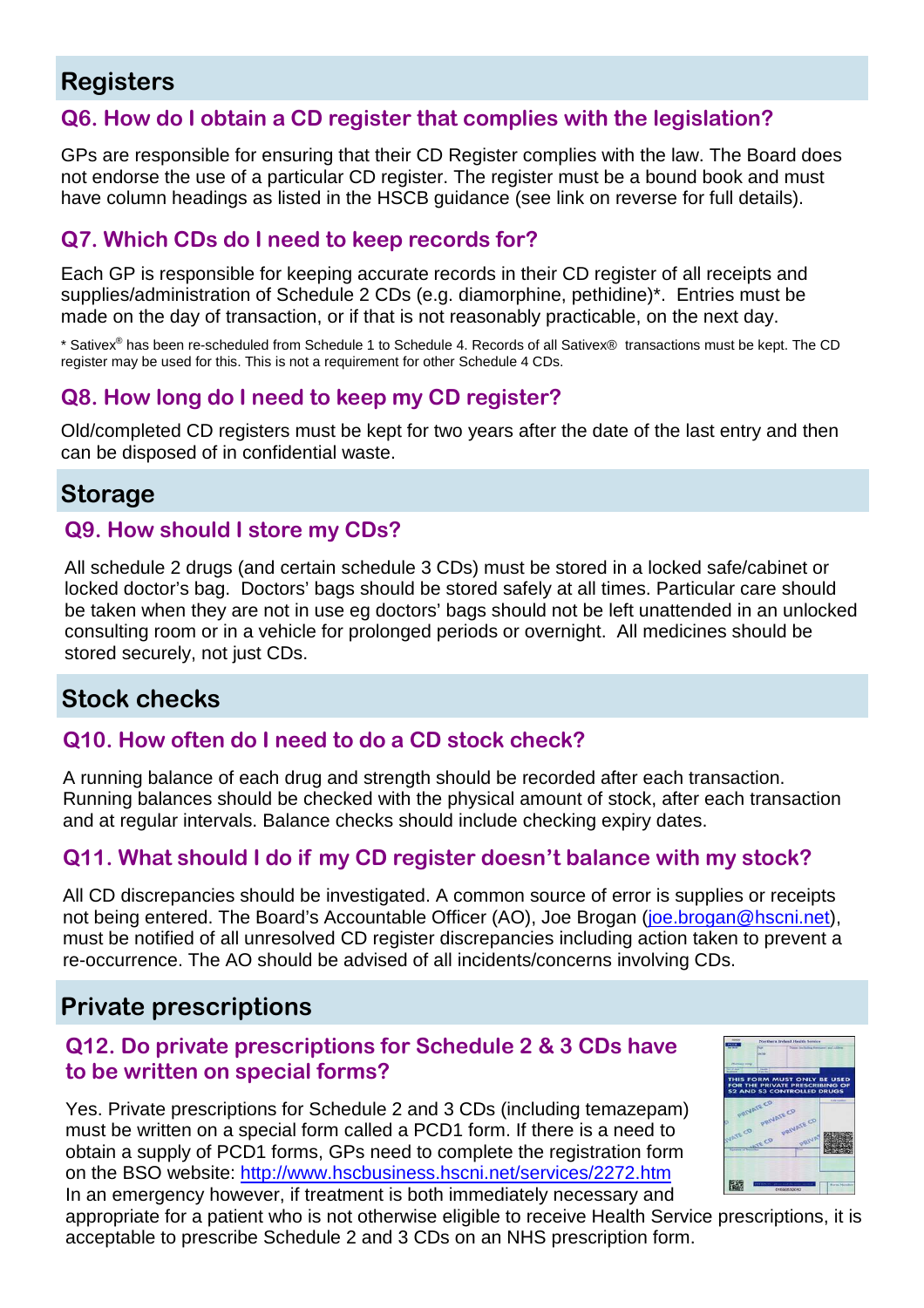## **Prescribing CDs**

#### **Q13. What important points should I remember when prescribing CDs?**

- CDs should always be prescribed in line with legal requirements (see link on reverse for full details).
- CDs should be prescribed with caution and only where clinically indicated. Where necessary doses should be titrated appropriately and prescribed at the minimum effective dose. Adverse incidents have been reported where patients have received inappropriate doses following titration. All prescribers should be familiar with opioid dose equivalences.
- Careful consideration should be given to the quantities and strengths prescribed both to anticipate requirements, e.g. palliative needs over a weekend, and to reduce risks e.g. excess controlled drugs stored in patients' homes.
- All patients receiving prescriptions for CDs should be reviewed regularly during a face-to-face consultation. It is important to remember that CDs have a 'street value'. Robust repeat prescribing systems should be in place to identify possible abuse or misuse.

## **CDs in transit**

#### **Q14. Can I take my personal CD stocks with me when travelling out of the UK?**

The relevant authorities in each country should be contacted for advice on the legal requirements in relation to the movement of CDs to and from the UK. For the UK, the Home Office should be contacted by telephone at: 020 7035 6330 or by email at: DLCUCommsOfficer@homeoffice.gsi.gov.uk

#### **Q15. Is it ok to collect and deliver CDs dispensed by the pharmacy to a patient?**

Healthcare professionals e.g. GP, community nurse, generally should not collect dispensed CDs to deliver to patients. However, in exceptional cases this may be necessary e.g. immediate treatment is needed and no carer, or pharmacy delivery service, is available. Action should be taken to reduce further similar supply problems. In areas where the Controlled Drug Stock Monitoring Record (See Q18) is in operation, the healthcare professional should enter receipts of controlled drugs onto the record and ask the pharmacist to countersign the entry.

#### **Q16. Can I ask a member of practice staff to collect, or pharmacy staff to deliver, my CD stock to me?**

GPs should order and collect their own CDs from the pharmacy in person. Use of messengers should be avoided as this is not recommended practice. **In exceptional cases** where it is necessary for Schedule 2 or 3 CDs to be:

- collected by a messenger/practice staff on behalf of a GP: the messenger must give the pharmacist a written statement, signed by the GP, indicating that he/she may receive the drugs. The messenger must deliver the CDs directly to the GP placing the order
- delivered by the pharmacy: the CDs should be delivered directly to the GP making the requisition or, if not possible, to an authorised member of staff. The GP should inform the pharmacist of the name of this person. A pharmacy delivery note should be signed by the GP/authorised person, to confirm the delivery. This should be retained by the pharmacy.